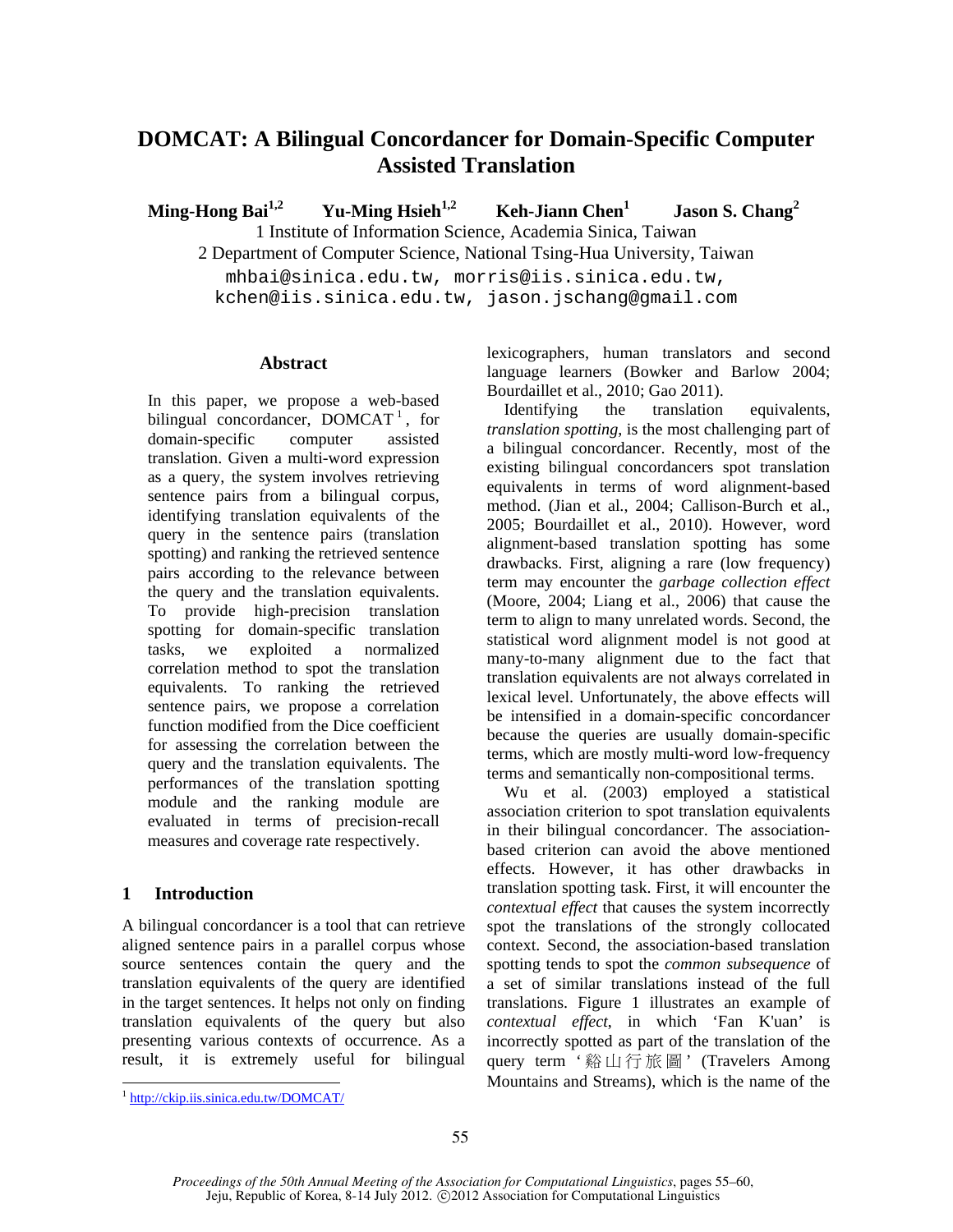painting painted by 'Fan K'uan/范寬' since the painter's name is strongly collocated with the name of the painting.

Sung , Travelers Among Mountains and Streams , Fan K'uan 宋谿山行旅圖范寬

Figure 1. 'Fan K'uan' may be incorrectly spotted as part of the translation of '谿山行旅圖', if pure association method is applied.

Figure 2 illustrates an example of *common subsequence effect*, in which '清明上河圖' (the River During the Qingming Festival/ Up the River During Qingming) has two similar translations as quoted, but the Dice coefficient tends to spot the *common subsequences* of the translations. (Function words are ignored in our translation spotting.)

| Expo 2010 Shanghai-Treasures of Chinese Art Along |
|---------------------------------------------------|
| the River During the Qingming Festival            |
| 2010上海世博會華夏百寶篇清院本清明上河圖                            |
| Oversized Hanging Scrolls and Handscrolls Up the  |
| <b>River During Qingming</b>                      |
| 巨幅名畫清沈源清明上河圖                                      |

Figure 2. The Dice coefficient tends to spot the common subsequences 'River During Qingming'.

Bai et al. (2009) proposed a *normalized frequency* criterion to extract translation equivalents form sentence aligned parallel corpus. This criterion takes lexical-level contexture effect into account, so it can effectively resolve the above mentioned effect. But the goal of their method is to find most common translations instead of spotting translations, so the normalized frequency criterion tends to ignore rare translations.

In this paper, we propose a bilingual concordancer, DOMCAT, for computer assisted domain-specific term translation. To remedy the above mentioned effects, we extended the *normalized frequency* of Bai et al. (2009) to a *normalized correlation* criterion to spot translation equivalents. The *normalized correlation* inherits the characteristics of normalized frequency and is adjusted for spotting rare translations. These characteristics are especially important for a domain-specific bilingual concordancer to spot translation pairs of low-frequency and semantically non-compositional terms.

The remainder of this paper is organized as follows. Section 2 describes the DOMCAT system. In Section 3, we describe the evaluation of the DOMCAT system. Section 4 contains some concluding remarks.

## **2 The DOMCAT System**

Given a query, the DOMCAT bilingual concordancer retrieves sentence pairs and spots translation equivalents by the following steps:

- 1. Retrieve the sentence pairs whose source sentences contain the query term.
- 2. Extract translation candidate words from the retrieved sentence pairs by the normalized correlation criterion.
- 3. Spot the candidate words for each target sentence and rank the sentences by normalized the Dice coefficient criterion.

In step 1, the query term can be a single word, a phrase, a gapped sequence and even a regular expression. The parallel corpus is indexed by the suffix array to efficiently retrieve the sentences.

The step 2 and step 3 are more complicated and will be described from Section 2.1 to Section 2.3.

## **2.1 Extract Translation Candidate Words**

After the queried sentence pairs retrieved from the parallel corpus, we can extract translation candidate words from the sentence pairs. We compute the *local normalized correlation* with respect to the query term for each word *e* in each target sentence. The *local normalized correlation* is defined as follows:

$$
lnc(e; \mathbf{q}, \mathbf{e}, \mathbf{f}) = \frac{\sum_{\forall f_i \in \mathbf{q}} p(e \mid f_i) + \Delta |\mathbf{q}|}{\sum_{\forall f_j \in \mathbf{f}} p(e \mid f_j) + \Delta |\mathbf{f}|}
$$
 (1)

where **q** denotes the query term, **f** denotes the source sentence and **e** denotes the target sentence,  $\Delta$  is a small smoothing factor. The probability  $p(e|f)$ is the word translation probability derived from the entire parallel corpus by IBM Model 1 (Brown et al., 1993). The sense of *local normalized correlation* of *e* can be interpreted as the probability of word *e* being part of translation of the query term **q** under the condition of sentence pair (**e, f**).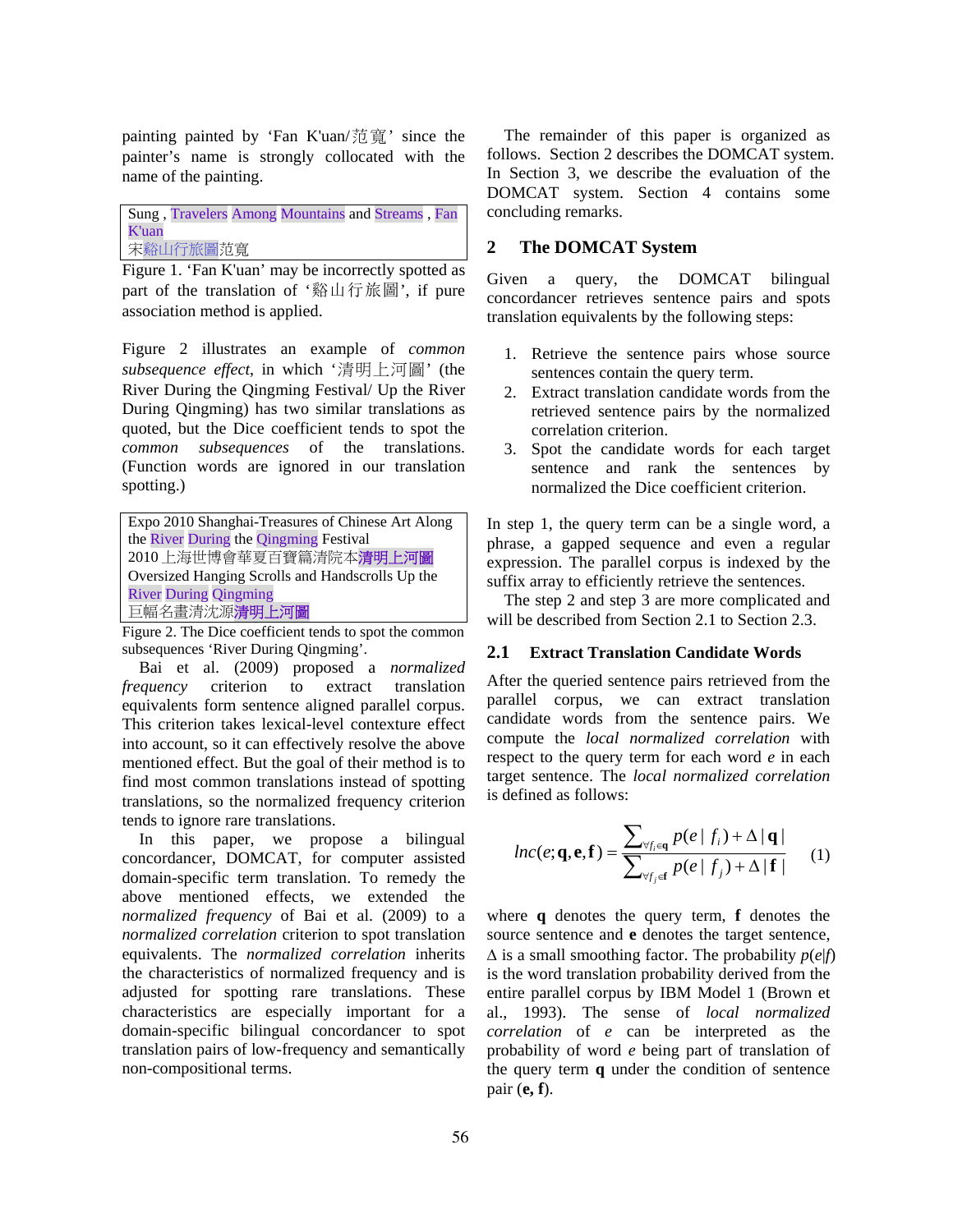Once the local normalized correlation is computed for each word in retrieved sentences, we compute the normalized correlation on the retrieved sentences. The normalized correlation is the average of all *lnc* values and defined as follows:

$$
nc(e; \mathbf{q}) = \frac{1}{n} \sum_{i=1}^{n} lnc(e; \mathbf{q}, \mathbf{e}^{(i)}, \mathbf{f}^{(i)})
$$
(2)

where *n* is the number of retrieved sentence pairs.

After the *nc* values for the words of the retrieved target sentences are computed, we can obtain a translation candidate list by filtering out the words with lower *nc* values.

To compare with the association-based method, we also sorted the word list by the Dice coefficient defined as follows:

$$
dice(e, \mathbf{q}) = \frac{2freq(e, \mathbf{q})}{freq(e) + freq(\mathbf{q})}
$$
(3)

where *freq* is frequency function which computes frequencies from the parallel corpus.

| Candidate words | NC    |
|-----------------|-------|
| mountain        | 0.676 |
| stream          | 0.442 |
| traveler        | 0.374 |
| among           | 0.363 |
| sung            | 0.095 |
| k'uan           | 0.090 |

Figure 3(a). Candidate words sorted by *nc* values.

| Candidate words | Dice  |
|-----------------|-------|
| traveler        | 0.385 |
| reduced         | 0.176 |
| stream          | 0.128 |
| k'uan           | 0.121 |
| fan             | 0.082 |
| among           | 0.049 |
| mountain        | 0.035 |

Figure 3(b). Candidate words sorted by Dice coefficient values.

Figure 3(a) and (b) illustrate examples of translation candidate words of the query term '谿 山行旅圖 ' (Travelers Among Mountains and Streams) sorted by the *nc* values, *NC*, and the Dice coefficients respectively. The result shows that the normalized correlation separated the related words from unrelated words much better than the Dice coefficient.

The rationale behind the normalized correlation is that the *nc* value is the strength of word *e* generated by the query compared to that of generated by the whole sentence. As a result, the normalized correlation can easily separate the words generated by the query term from the words generated by the context. On the contrary, the Dice coefficient counts the frequency of a co-occurred word without considering the fact that it could be generated by the strongly collocated context.

## **2.2 Translation Spotting**

Once we have a translation candidate list and respective *nc* values, we can spot the translation equivalents by the following spotting algorithm. For each target sentence, first, spot the word with highest *nc* value. Then extend the spotted sequence to the neighbors of the word by checking their *nc* values of neighbor words but skipping function words. If the *nc* value is greater than a threshold  $\theta$ , add the word into spotted sequence. Repeat the extending process until no word can be added to the spotted sequence.

The following is the pseudo-code for the algorithm:

S is the target sentence

H is the spotted word sequence

 $\theta$  is the threshold of translation candidate words

#### **Initialize**:

 $H \leftarrow 2$ *emax*←S[0] **Foreach** *ei* in S: **If**  $nc(e_i) > nc(e_{max})$ :  $e_{max} \leftarrow e_i$ **If**  $nc(e_{max}) > \theta$ : add $e_{max}$  to H **Repeat until** no word add to H *ej*←left neighbor of H **If**  $nc(e_j) > \theta$ : add *ej* to H  $e_k$ ←right neighbor of H **If**  $nc(e_k) > \theta$ : add *ek* to H

Figure 4: Pseudo-code of translation spotting process.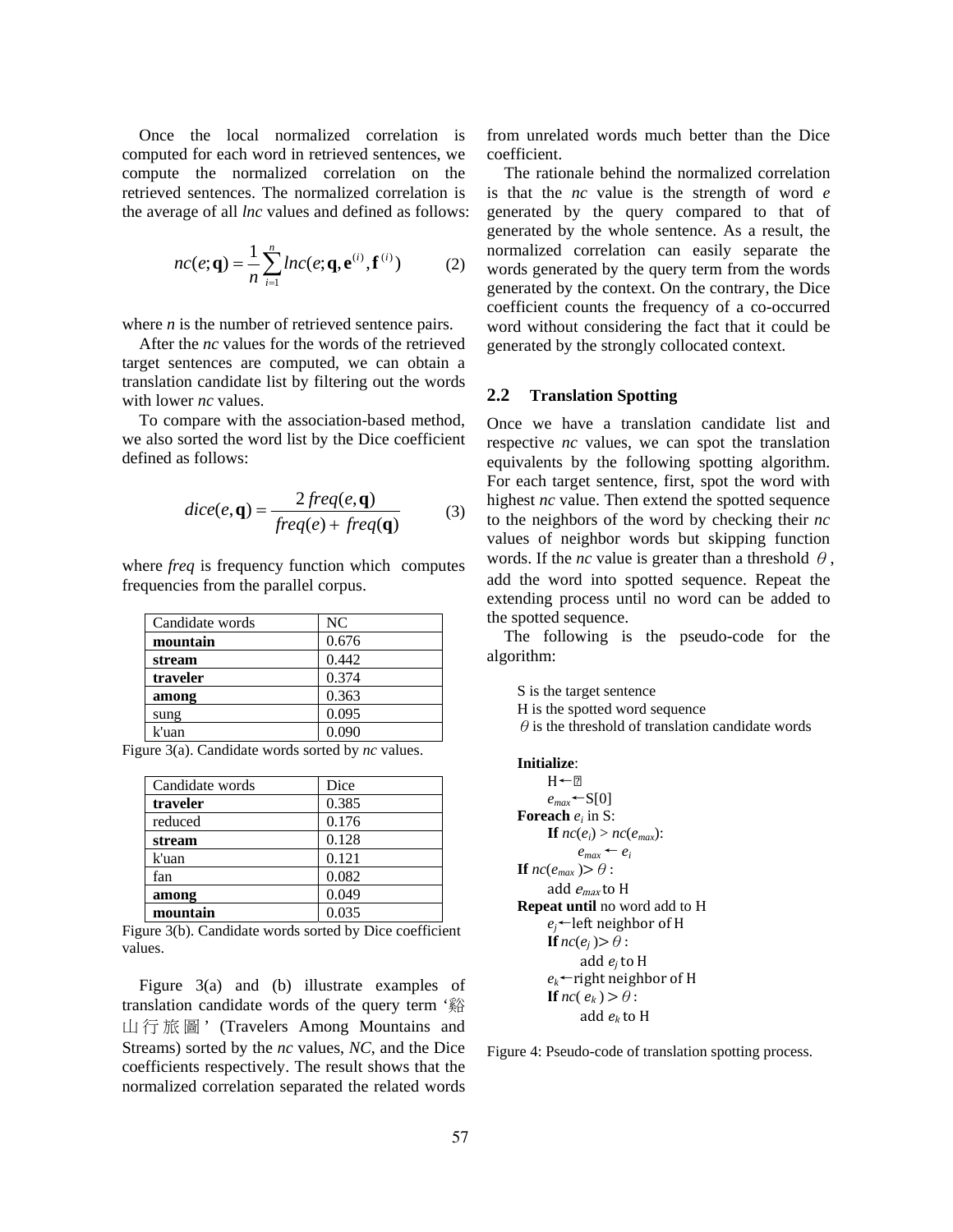## **2.3 Ranking**

The ranking mechanism of a bilingual concordancer is used to provide the most related translation of the query on the top of the outputs for the user. So, an association metric is needed to evaluate the relations between the query and the spotted translations. The Dice coefficient is a widely used measure for assessing the association strength between a multi-word expression and its translation candidates. (Kupiec, 1993; Smadja et al., 1996; Kitamura and Matsumoto, 1996; Yamamoto and Matsumoto, 2000; Melamed, 2001) The following is the definition of the Dice coefficient:

$$
dice(\mathbf{t}, \mathbf{q}) = \frac{2freq(\mathbf{t}, \mathbf{q})}{freq(\mathbf{t}) + freq(\mathbf{q})}
$$
(4)

where **q** denotes a multi-word expression to be translated, **t** denotes a translation candidate of **q**. However, the Dice coefficient has the *common subsequence effect* (as mentioned in Section 1) due to the fact that the co-occurrence frequency of the common subsequence is usually larger than that of the full translation; hence, the Dice coefficient tends to choose the common subsequence.

To remedy the common subsequence effect, we introduce a *normalized frequency* for a spotted sequence defined as follows:

$$
nf(\mathbf{t}, \mathbf{q}) = \sum_{i=1}^{n} lnf(\mathbf{t}; \mathbf{q}, \mathbf{e}^{(i)}, \mathbf{f}^{(i)})
$$
(5)

where *lnf* is a function which compute normalized frequency locally in each sentence. The following is the definition of *lnf*:

$$
ln f(\mathbf{t}; \mathbf{q}, \mathbf{e}, \mathbf{f}) = \prod_{\forall e \in \mathbf{H} - \mathbf{t}} (1 - ln c(e; \mathbf{q}, \mathbf{e}, \mathbf{f})) \tag{6}
$$

where  $H$  is the spotted sequence of the sentence pair (**e**,**f**), *H-t* are the words in **H** but not in **t**. The rationale behind *lnf* function is that: when counting the local frequency of **t** in a sentence pair, if **t** is a subsequence of **H**, then the count of **t** should be reasonably reduced by considering the strength of the correlation between the words in **H**-**t** and the query.

Then, we modify the Dice coefficient by replacing the co-occurrence frequency with normalized frequency as follows:

$$
nf\_dice(\mathbf{t}, \mathbf{q}) = \frac{2nf(\mathbf{t}, \mathbf{q})}{freq(\mathbf{t}) + freq(\mathbf{q})}
$$
(7)

The new scoring function, *nf\_dice*(**t**,**q**), is exploited as our criterion for assessing the association strength between the query and the spotted sequences.

#### **3 Experimental Results**

#### **3.1 Experimental Setting**

We use the Chinese/English web pages of the National Palace Museum<sup>2</sup> as our underlying parallel corpus. It contains about 30,000 sentences in each language. We exploited the Champollion Toolkit (Ma et al., 2006) to align the sentence pairs. The English sentences are tokenized and lemmatized by using the NLTK (Bird and Loper, 2004) and the Chinese sentences are segmented by the CKIP Chinese segmenter (Ma and Chen, 2003).

To evaluate the performance of the translation spotting, we selected 12 domain-specific terms to query the concordancer. Then, the returned spotted translation equivalents are evaluated against a manually annotated gold standard in terms of recall and precision metrics. We also build two different translation spotting modules by using the GIZA++ toolkit (Och and Ney, 2000) with the intersection/union of the bidirectional word alignment as baseline systems.

To evaluate the performance of the ranking criterion, we compiled a reference translation set for each query by collecting the manually annotated translation spotting set and selecting 1 to 3 frequently used translations. Then, the outputs of each query are ranked by the *nf\_dice* function and evaluated against the reference translation set. We also compared the ranking performance with the Dice coefficient.

#### **3.2 Evaluation of Translation Spotting**

We evaluate the translation spotting in terms of the Recall and Precision metrics defined as follows:

 $\overline{a}$ 

 $2$  http://www.npm.gov.tw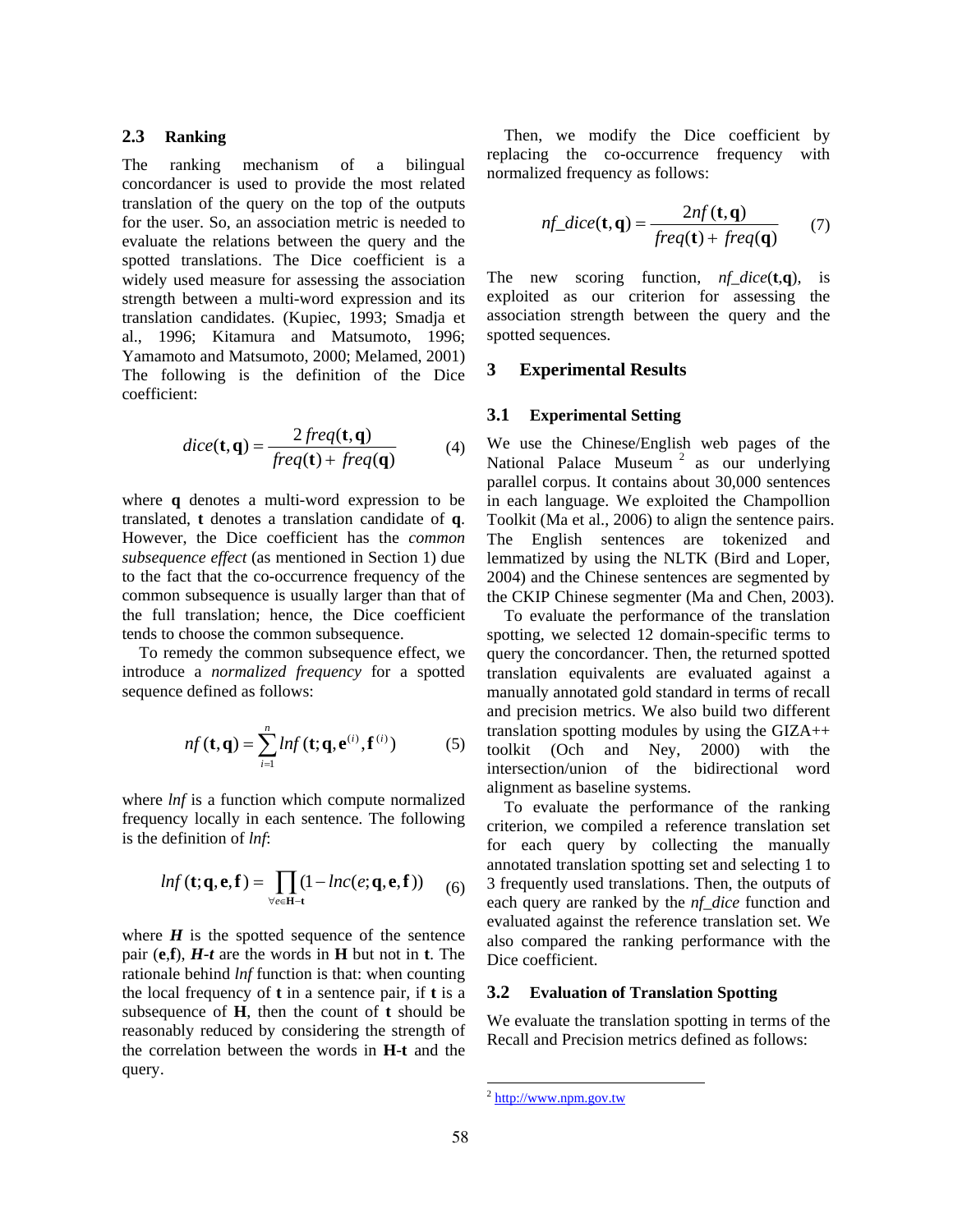$$
Recall = \frac{\sum_{i=1}^{n} |H_g^{(i)} \cap H^{(i)}|}{\sum_{i=1}^{n} |H_g^{(i)}|}
$$
(8)

$$
Precision = \frac{\sum_{i=1}^{n} |H_g^{(i)} \cap H^{(i)}|}{\sum_{i=1}^{n} |H^{(i)}|}
$$
(9)

where *i* denotes the index of the retrieved sentence,  $H^{(i)}$  is the spotted sequences of the *i*th sentence returned by the concordancer, and  $H_g^{(i)}$  is the gold standard spotted sequences of the *i*th sentence. Table 1 shows the evaluation of translation spotting for normalized correlation, *NC*, compared with the intersection and union of GIZA++ word alignment. The F-score of the normalized correlation is much higher than that of the word alignment methods. It is noteworthy that

the normalized correlation increased the recall rate without losing the precision rate. This may indicate that the normalized correlation can effectively conquer the drawbacks of the word alignmentbased translation spotting and the associationbased translation spotting mentioned in Section 1.

|              | Recall | Precision | F-score |
|--------------|--------|-----------|---------|
| Intersection | 0.4026 | 0.9498    | 0.5656  |
| Union        | 0.7061 | 0.9217    | 0.7996  |
| NC           | 0.8579 | 0.9318    | 0.8933  |

Table 1. Evaluation of the translation spotting queried by 12 domain-specific terms.

We also evaluate the queried results of each term individually (as shown in Table 2). As it shows, the normalized correlation is quite stable for translation spotting.

|                                               | GIZA Intersection |      | <b>GIZA Union</b> |      |      | NC.  |      |      |            |
|-----------------------------------------------|-------------------|------|-------------------|------|------|------|------|------|------------|
| Ouery terms                                   | R                 | P    | F                 | R    | P    | F    | R    | P    | $_{\rm F}$ |
| 毛公鼎 (Maogong cauldron)                        | 0.27              | 0.86 | 0.41              | 0.87 | 0.74 | 0.80 | 0.92 | 0.97 | 0.94       |
| 翠玉白菜(Jadeite cabbage)                         | 0.48              | 1.00 | 0.65              | 1.00 | 0.88 | 0.94 | 0.98 | 0.98 | 0.98       |
| 谿山行旅圖(Travelers Among Mountains and Streams)  | 0.28              | 0.75 | 0.41              | 1.00 | 0.68 | 0.81 | 0.94 | 0.91 | 0.92       |
| 清明上河圖(Up the River During Qingming)           | 0.22              | 0.93 | 0.35              | 0.97 | 0.83 | 0.89 | 0.99 | 0.91 | 0.95       |
| 景德鎮(Ching-te-chen)                            | 0.50              | 0.87 | 0.63              | 0.73 | 0.31 | 0.44 | 1.00 | 0.69 | 0.82       |
| 瓷器(porcelain)                                 | 0.53              | 0.99 | 0.69              | 0.93 | 0.64 | 0.76 | 0.78 | 0.96 | 0.86       |
| 霽青(cobalt blue glaze)                         | 0.12              | 1.00 | 0.21              | 0.85 | 0.58 | 0.69 | 0.94 | 0.86 | 0.90       |
| 銘文(inscription)                               | 0.20              | 0.89 | 0.32              | 0.71 | 0.34 | 0.46 | 0.88 | 0.95 | 0.91       |
| 三友百禽(Three Friends and a Hundred Birds)       | 0.58              | 0.99 | 0.73              | 1.00 | 0.97 | 0.99 | 1.00 | 0.72 | 0.84       |
| 狂草(wild cursive script)                       | 0.42              | 1.00 | 0.59              | 0.63 | 0.80 | 0.71 | 0.84 | 1.00 | 0.91       |
| 蘭亭序(Preface to the Orchid Pavilion Gathering) | 0.33              | 0.75 | 0.46              | 0.56 | 0.50 | 0.53 | 0.78 | 1.00 | 0.88       |
| 後赤壁賦(Latter Odes to the Red Cliff)            | 0.19              | 0.50 | 0.27              | 0.75 | 0.46 | 0.57 | 0.94 | 0.88 | 0.91       |

Table 2. Evaluation of the translation spotting for each term

#### **3.3 Evaluation of Ranking**

To evaluate the performance of a ranking function, we ranked the retrieved sentences of the queries by the function. Then, the top-n sentences of the output are evaluated in terms of the coverage rate defined as follows:

 $coverage =$ 

$$
\frac{\text{\# of queries can find a translation in top-n}}{\text{\# of queries}} \quad (10)
$$

The meaning of the coverage rate can be interpreted as: how many percent of the query can find an acceptable translation in the top-n results. We use the reference translations, as described in Section 3.1, as acceptable translation set for each query of our experiment. Table 3 shows the coverage rate of the *nf\_dice* function compared with the Dice coefficient. As it shows, in the outputs ranked by the Dice coefficient, uses usually have to look up more than 3 sentences to find an acceptable translation; while in the outputs ranked by the *nf\_dice* function, users can find an acceptable translation in top-2 sentences.